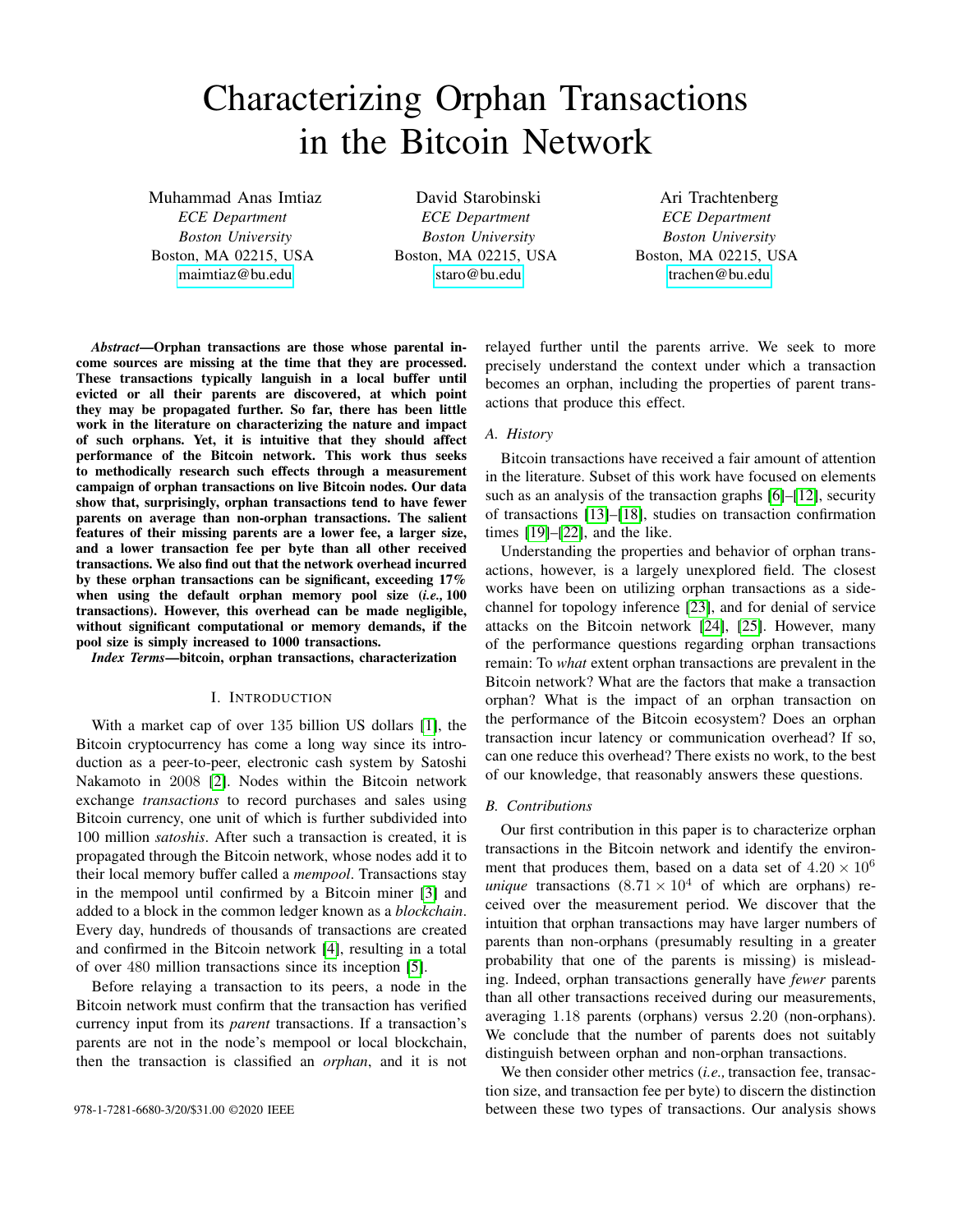that missing parents of orphan transactions have smaller fees and larger size than all other received transactions. More precisely, a missing parent of an orphan transaction has an average transaction fee of  $5.56 \times 10^3$  satoshis, and an average transaction size of  $5.29 \times 10^2$  bytes. By comparison, all other transactions have an average transaction fee of  $9.91 \times 10^3$ satoshis and transaction size of  $4.80 \times 10^2$  bytes. Finally, we find that, on an individual level, missing parents of orphan transactions pay a fee of 6.25 satoshis per byte versus 21.73 satoshis per byte for all received transactions. As a result, transactions with a smaller fee per byte are more likely to go missing and render their descendent transactions orphans.

Our second contribution is to study the impact of network and performance overhead caused by orphan transactions. We thus collect data from live nodes in the Bitcoin network with various orphan pool sizes (including the default of 100). Our measurements show that orphan transactions incur a significant network overhead (*i.e.,* number of bytes received by their node) when the orphan pool size is smaller. In effect, the pool fills up and transactions in the orphan pool are rapidly evicted to make room for new orphan transactions. As such, an orphan transaction may be added to the orphan pool multiple times as it is announced by different peers. We show that by slightly increasing the orphan pool size to 1000 transactions, we can dramatically reduce this network overhead without a distinguishable effect on node performance (in terms of computation and memory).

# *C. Road map*

The rest of this paper is organized as follows: In Section [II,](#page-1-0) we present preliminary background and related work. In Section [III,](#page-2-0) we characterize orphan transactions by studying the properties of their parents. We show the impact of orphan transactions with varying orphan pool sizes in Section [IV.](#page-4-0) Section [V](#page-7-0) concludes the paper and discusses potential areas for future work.

#### II. BACKGROUND AND RELATED WORK

<span id="page-1-0"></span>In this section, we provide relevant background material on the orphan transactions followed by a discussion of related work.

## <span id="page-1-1"></span>*A. Orphan transactions*

A Bitcoin node may receive a transaction that spends income from one or more yet unseen parent transactions (*i.e.,* the parents are neither included in any of the previous blocks of the Bitcoin blockchain nor exist in the node's mempool). The node cannot accept the newly received transaction into its mempool until it can verify that the transaction spends valid Bitcoin, and it thus requests the missing parents from the peer that originally sent the transaction. In the meanwhile, the transaction is classified as an *orphan* transaction and added to an *orphan pool* that is maintained in the mapOrphanTransactions data structure in the Bitcoin core software.

Once the orphan transaction is added to the orphan pool, there are six cases that can cause its removal (corresponding to lines 76, 2331, 2326−2330, 1609−1620, 876−906, 800−806, 40, 784−794, 627, 757−771, 1624−1632, and 1608 in the core implementation of netprocessing.cpp [\[26\]](#page-8-14)):

- 1. Parent transactions received. The node receives a parent it requested from its peer. It then processes any orphan transactions that depend on the newly received transaction. All transactions that are no longer orphan are removed from the orphan pool and added to the mempool.
- 2. Parent transactions in block. The node receives a new block which contains the missing parents needed to verify the orphan transaction. The node iterates over the transactions in the block and removes any orphan transactions from the orphan pool that depend on the former and add it to the mempool.
- 3. Orphan pool full. By default, the size of the orphan pool is capped to a maximum of 100 orphan transactions. When the orphan pool is full, an orphan transaction is chosen at random and removed from the pool, and this transaction is not added to the mempool. The maximum size of the orphan pool can be modified at startup by using the -maxorphantx argument when running bitcoind or bitcoin-qt, or set in the bitcoin.conf configuration file [\[27\]](#page-8-15).
- 4. Timeout. By default, an orphan transaction *expires* and is removed after 20 contiguous minutes in the orphan pool.
- 5. Invalid orphan transaction. The node deems that an orphan transaction is invalid when the missing parents of the orphan transaction have been received, but the orphan transaction itself may be non-standard or not have sufficient fee. Thus, this orphan transaction is not accepted to the mempool. Furthermore, not only the orphan transaction is removed from the orphan pool, but also the peer that originally sent the orphan transaction is punished, *i.e.,* no further transactions are accepted to the mempool from the peer in the current round.
- 6. Peer disconnected. When a peer disconnects from a node, all orphan transactions sent by this peer are removed from the orphan pool in the finalization step. This is likely because the node no longer expects to receive the parents it requested from the peer. The orphan transaction is not added to the mempool.

A transaction may get *stuck* [\[28\]](#page-8-16) in mempools of nodes due to low transaction fees. That is, the transaction is not included in blocks and faces delays in confirmation. Bitcoin does allow the transactions to be modified to increase the fee [\[29\]](#page-8-17), and the originator of the transaction may add a new input, *i.e.,* a new parent, as a spending source for the increased fee. The transaction may become orphaned if the new input is missing from the receiving node's mempool or local blockchain, and this transaction is then added to the orphan pool. We do not classify such orphan transactions separately because they do make it to the orphan pool.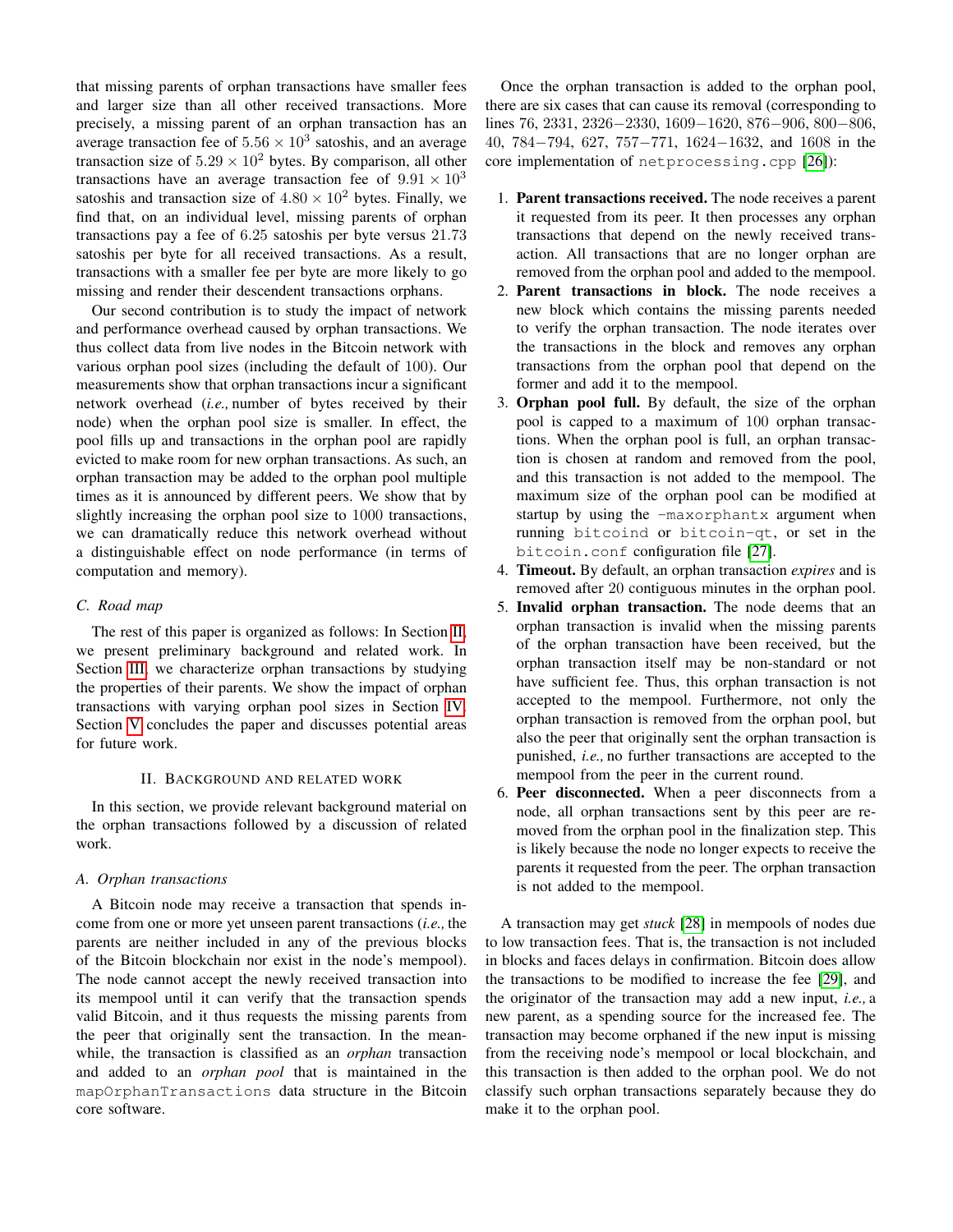# *B. Related work*

To the best of our knowledge, there is very little work in the Bitcoin research literature regarding orphan transactions. Nevertheless, the few works that do consider them highlight the potential value of the area, and the need for further work.

Miller and Jansen [\[24\]](#page-8-12) take advantage of the fact that in the older version of Bitcoin (*i.e.,* v0.9.2), the protocol did not keep track of the peer that sent an orphan transaction. They propose that an adversary can leverage this vulnerability to mount a denial of service attack by sending a large number of orphan transactions to the victim node. The latter would be stuck verifying the transaction signatures of orphan transactions for a long time. However, this threat model is outdated since, in the current version, the Bitcoin protocol does keep track of the sender of an orphan transaction. The work also does not present a characterization of the orphan transactions.

Delgado-Segura et. al. [\[23\]](#page-8-11) present *TxProbe*, a technique that makes use of orphan transactions to deduce the topology of the Bitcoin network. In this approach, an adversary creates a pair of double-spending transactions, and propagates each to a different node. The nodes try to propagate the doublespending orphan transaction to one another, if there exists an edge between the two. However, each of the receiving node rejects the incoming transaction as an invalid doublespending transaction. The adversary then sends a transaction that spends from one of the double-spending transactions to the node that received the corresponding double-spending transaction. This latter node will propagate the new transaction to the second node, if there exists an edge between the two. However, the second node will add the new transaction to its orphan pool, since it already rejected its parent earlier. The adversary can then probe the second node for the orphan transaction to establish a side-channel: if the node responds with the orphan transaction, the adversary deduces that there exists an edge between the two nodes that received the pair of double-spending transactions. The authors then extend this basic approach to a larger Bitcoin graph. Though this work presents an interesting side-channel in the Bitcoin network, it also does not characterize orphan transactions. detail of series ratical costs is enthal to series the material of explanations of the material of series of ephanometrics in the Bitcoin network in the Bitcoin network in the Bitcoin network in the Bitcoin network is a

Earlier version of Bitcoin software did not place a limit on the number of orphan transactions that a node can store. Thus, an adversary could launch a denial of service attack by sending a large number of orphan transactions to a victim node, causing memory exhaustion and system failure. Furthermore, the Bitcoin software did not contain validation checks for the size of an orphan transaction. Hence, an adversary could create an orphan transaction with an arbitrarily large size and cause memory exhaustion at the victim node [\[30\]](#page-8-18). Both of these vulnerabilities were responsibly reported and fixed [\[25\]](#page-8-13), [\[31\]](#page-8-19). While our work proposes increasing the size of the orphan pool, the current validation checks should ensure that this change will not enable denial of service attacks.

# <span id="page-2-0"></span>III. CHARACTERIZATION OF ORPHAN TRANSACTIONS

We next detail our approaches toward characterizing the

<span id="page-2-1"></span>

Fig. 1: Empirical complementary cumulative distribution function (CCDF) of (i) the number of parents of orphan transactions and (ii) number of parents of non-orphan transactions. In general, orphan transactions have fewer parents.

a presentation of our set up for data collection. Since a transaction becomes orphan due to the absence of one or more parents, we next focus on determining the characteristics of these missing parents. In particular, we compare the number of parents of orphan transactions with number of parents of all non-orphan transactions. Thereafter, we consider the differences between the transaction fee, transaction size, and transaction fee per byte of the missing parents of orphan transactions versus all other transactions.

## <span id="page-2-2"></span>*A. Measurement setup*

We run two live full nodes  $N_1$  and  $N_2$  as part of the Bitcoin network, with the aim of collecting data for characterizing orphan transactions. Both nodes execute Bitcoin Core v0.18 [\[32\]](#page-8-20) on the Linux Ubuntu 18.04.2 LTS distribution, running on Dell Inspiron  $3670$  desktops, each equipped with an  $8<sup>th</sup>$  Generation Intel® Core i5−8400 processor (9 MB cache, up to 4.0 GHz), 1 TB HDD and 12 GB RAM. The nodes are connected to the Bitcoin network at all times with the default orphan pool size of 100. We collect relevant data, such as arrival of transactions, addition of transactions to the orphan pool, and the like, with the help of a log-to-file system [\[33\]](#page-8-21), for roughly 2 weeks over two rounds (November 18, 2019 11:00 AM to November 25, 2019 10:59 AM, and November 25, 2019 11:00 AM to December 02, 2019 10:59 AM).

## *B. Number of parents*

Our first conjecture is that a transaction with a large number of parents may be more likely to miss one or more parents than a transaction with, say, only a couple of parents. To this effect, we compare the number of parents of orphan transaction with the number of parents of all other non-orphan transactions.

During the measurement period, the nodes receive an aggregate of  $4.20 \times 10^6$  *unique* transactions with  $9.23 \times 10^6$ parents. Of these,  $8.71 \times 10^4$  are orphan transactions with  $1.03 \times 10^5$  parents. These orphan transactions have an aggregate of  $8.71 \times 10^4$  parents missing across the nodes. These nodes miss, on average, 1.23 parents per orphan transaction with a standard deviation of 4.68 parents. While only just above 2% of the received transactions become orphan, the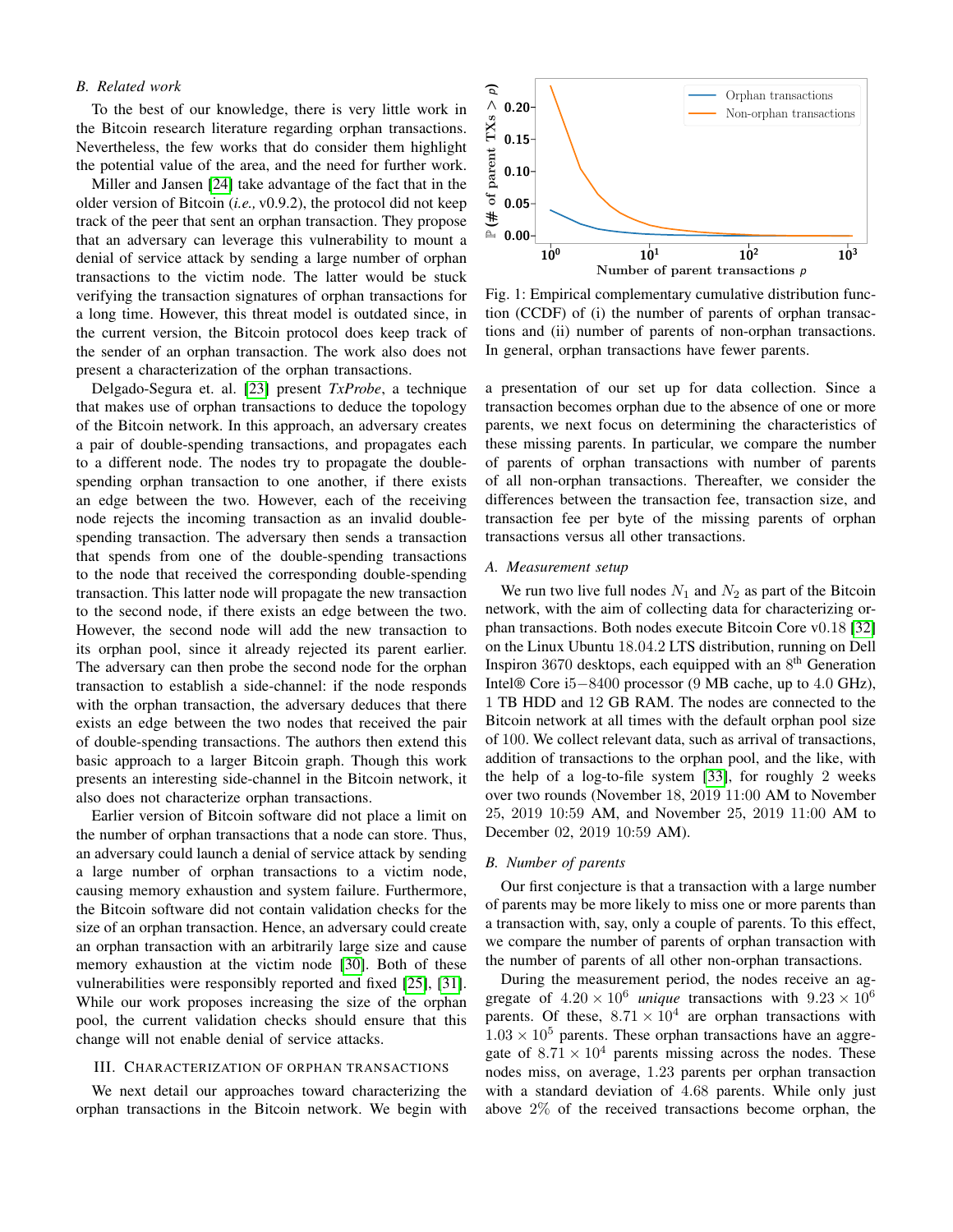<span id="page-3-0"></span>

Fig. 2: Cumulative distribution functions (CDFs) of transaction fee of missing parents of orphan transactions, and transaction fee of all other transactions.

total number is still significant. We observe that, on average, roughly 56% of the orphan transactions make it into the blocks received during the measurement period.

Fig. [1](#page-2-1) shows the complementary cumulative distribution functions (CCDF) of the number of parents of orphan transactions, and the CCDF of the number of parents of non-orphan transactions. We observe that our conjecture is flipped - the orphan transactions have a *smaller* number of parents. Indeed, only about 4% of orphan transactions have more than one parents, whereas roughly 25% of non-orphan transactions have more than one parent.

The most parents of an orphan transaction is  $1.03 \times 10^3$ , whereas this number is  $1.10 \times 10^3$  for non-orphan transactions. On average, an orphan transaction has 1.18 parents with a standard deviation of 4.78 transactions. On the other hand, a non-orphan transaction has, on average, 2.20 parents with a standard deviation of 11.84 transactions.

Surprisingly, orphan transactions do not necessarily have more parents than non-orphan transactions, and we are left to rely on other statistics, presented in the next few sections, to characterize the orphan transactions.

## <span id="page-3-2"></span>*C. Transaction fee of missing parents*

For each incoming transaction that is orphaned, we log the missing parent(s) that results in the transaction becoming orphan. We analyze and compare the transaction fees of these missing parents with all other transactions received by our nodes that are not a missing parent of an orphan transaction. We query the database maintained by the Bitcoin software for relevant data on transactions. Out of  $8.71 \times 10^4$  missing parents, only about  $3\%$  are still missing by the end of the measurement period. Henceforth, we assume that this relatively small fraction does not pose a bias towards our findings.

Fig. [2](#page-3-0) shows the cumulative distribution functions (CDFs) of transaction fees (in *satoshis*) of missing parents, and the CDF of transaction fees (in *satoshis*) of all other transactions received by the nodes. The figure shows that a majority of the missing parents have a lower transaction fee compared to all other transactions received. Indeed, 50% of missing parents have a transaction fee smaller than 210 satoshis. On the other

<span id="page-3-1"></span>

Fig. 3: CCDFs of transaction size of missing parents of orphan transactions, and transaction size of all other transactions.

hand, fewer than 6% of all other transactions have a transaction fee of smaller than 210 satoshis.

In fact, the average transaction fee of a missing parent is  $5.56 \times 10^3$  satoshis with a standard deviation of  $7.17 \times 10^4$ satoshis. In comparison, the average transaction fee of all other transactions is  $9.91 \times 10^3$  satoshis with a standard deviation of  $5.53 \times 10^4$  satoshis. Interestingly, 18 of the missing parents have *no* transaction fee at all (*i.e.,* 0 satoshis), whereas all other transactions received have a non-zero transaction fee.

Therefore, a transaction is likely to become an orphan, if its missing parent has a transaction fee lower than that of other transactions. As a future work, it would be interesting to deduce if there exists a threshold for the transaction fee below which all transactions become missing, *i.e.,* they are not relayed by the network.

#### <span id="page-3-3"></span>*D. Transaction size of missing parents*

We next compare the sizes of missing parents of orphan transactions with the sizes of all other transactions. Do the missing parents of orphan transactions have a larger size than an average transaction?

Fig. [3](#page-3-1) shows the CCDF of the size of missing parents of orphan transactions (in bytes) and the CCDF of the size of all other transactions. The figure shows that missing parents usually have a larger size than all other transactions. Roughly 90% of the missing parents have a size larger than 250 bytes, whereas only about 45% of all other transactions have a size larger than 250 bytes.

Missing parents of orphan transactions have a size between  $1.88 \times 10^2$  and  $2.40 \times 10^5$  bytes. By comparison, all other transactions have a size in the range of  $8.50 \times 10^{1}$ to  $2.24 \times 10^5$  bytes. In fact, on average, missing parents have a size of  $5.29 \times 10^2$  bytes with a standard deviation of  $4.02 \times 10^3$  bytes. On the other hand, all other transactions have, on average, a size of  $4.80 \times 10^2$  bytes with a standard deviation of  $2.12 \times 10^3$  bytes.

The statistics in this section show that the missing parents of orphan transaction have, on average, a larger transaction size than all other transactions. As in the previous section, we leave to future work the question whether there exists a size threshold above which transactions stop being propagated through the network.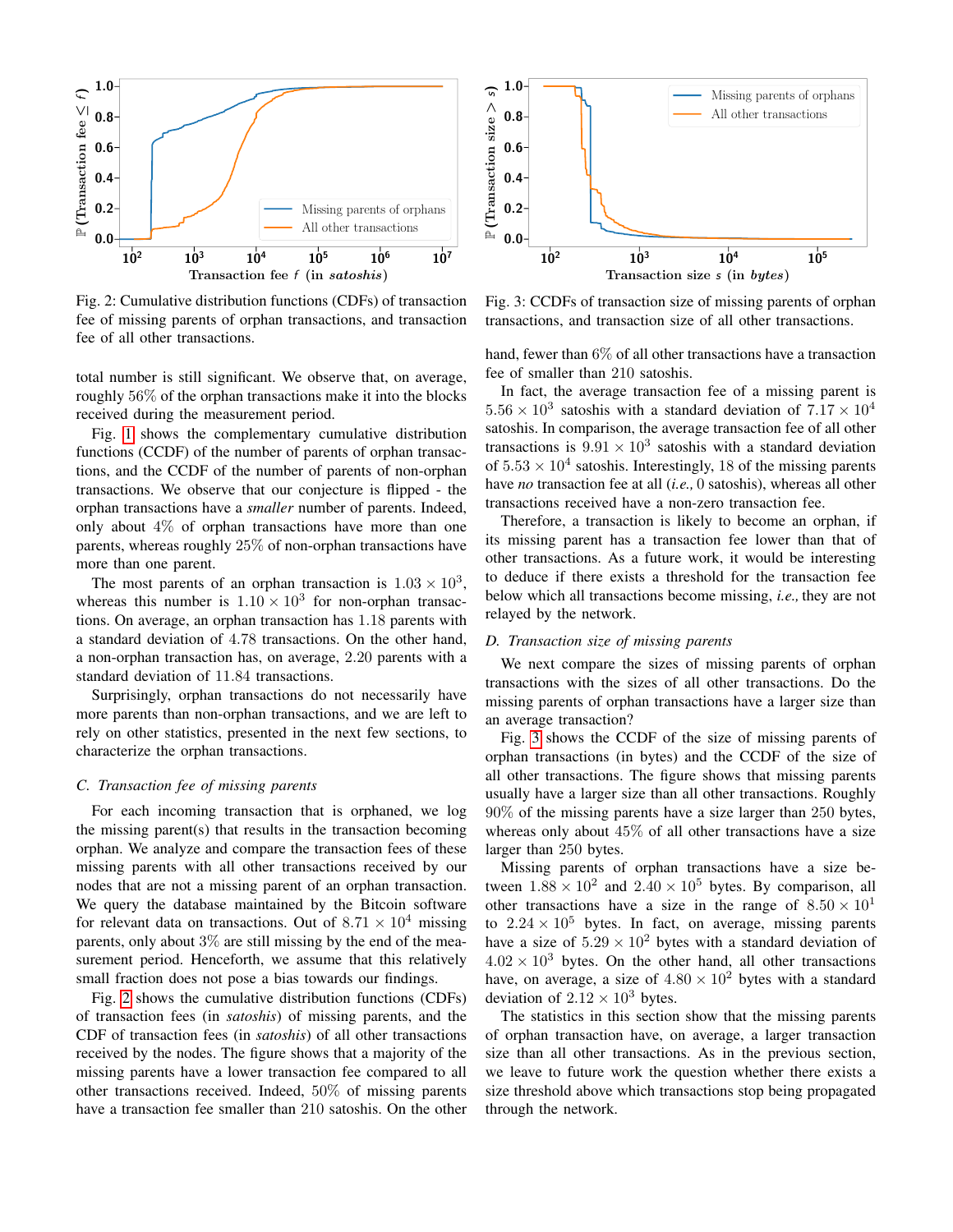<span id="page-4-1"></span>

Fig. 4: CDFs of transaction fee per byte of missing parents of orphan transactions, and transaction fee per byte of all other transactions.

#### *E. Relating transaction fee to size of missing parents*

We showed in subsections [III-C](#page-3-2) and [III-D](#page-3-3) that, in aggregate, missing parents tend to have a lower fee and a larger size than the average received transactions. However, it would be interesting to see if there exists a relation between the fee and size of each individual transaction.

To this end, Fig. [4](#page-4-1) shows the CDF of transaction fee *per byte* (in satoshis) of missing parents and the CDF of transaction fee per byte of all transactions received. The figure shows that the missing parents generally have a lower transaction fee per byte when compared to all received transactions. Indeed, 80% of missing parents have a transaction fee per byte of 5.97 satoshis or less, whereas roughly 78% of all received transactions have a transaction fee per byte higher than 5.97 satoshis. On average, missing parents have a transaction fee per byte of 6.25 satoshis with a standard deviation of 21.52 satoshis. On the other hand, all received transactions have a transaction fee per byte of 21.73 satoshis with a standard deviation of 47.13 satoshis.

Our data thus show that individual missing parents have a low transaction fee per byte. This could be because transactions with lower fees may not get properly propagated through the Bitcoin network [\[34\]](#page-8-22), possibly because of configurable mempool size [\[35\]](#page-8-23). Note that nodes may choose not to accept transactions with a low transaction fee per byte to their mempool, and thereby not propagate them further [\[36\]](#page-8-24).

# <span id="page-4-0"></span>IV. COMPARISON OF ORPHAN TRANSACTION BEHAVIOR WITH DIFFERENT ORPHAN POOL SIZES

We next characterize the network and performance overhead incurred by orphan transactions, looking at both the default orphan pool size of 100 transactions, and various alternative pool sizes. We begin with a presentation of our extended measurement setup, followed by an investigation of the network overhead under additions and removals of orphan transactions fir different orphan pool sizes. Finally, we discuss performance overhead that a larger orphan pool size may present.

# *A. Measurement setup*

We extend our measurement setup from [subsection III-A](#page-2-2) to six live full nodes, running with identical hardware and

<span id="page-4-2"></span>

Fig. 5: Similarity matrix depicting average number of common peers across nodes during the first round of measurement period.

<span id="page-4-3"></span>

Fig. 6: Similarity matrix depicting average number of common peers across nodes during the second round of measurement period.

software specifications as before. We run two rounds of experiments. In the first round, which runs from November 18, 2019 11:00 AM to November 25, 2019 10:59 AM, two nodes are configured with a default orphan pool size of 100 transactions (nodes  $N_1$  and  $N_2$ ), two nodes with an orphan pool size of 20 transactions (nodes  $N_3$  and  $N_4$ ), and the remaining two nodes with an orphan pool size of 50 transactions (nodes  $N_5$  and  $N_6$ ). In the second round, which runs from November 25, 2019 11:00 AM to December 02, 2019 10:59 AM, two nodes are configured with a default orphan pool size of 100 transactions (nodes  $N_1$  and  $N_2$ ), two nodes with an orphan pool size of 500 transactions (nodes  $N_3$  and  $N_4$ ), and the remaining two nodes with an orphan pool size of 1000 transactions (nodes  $N_5$  and  $N_6$ ). We have made all relevant logs generated during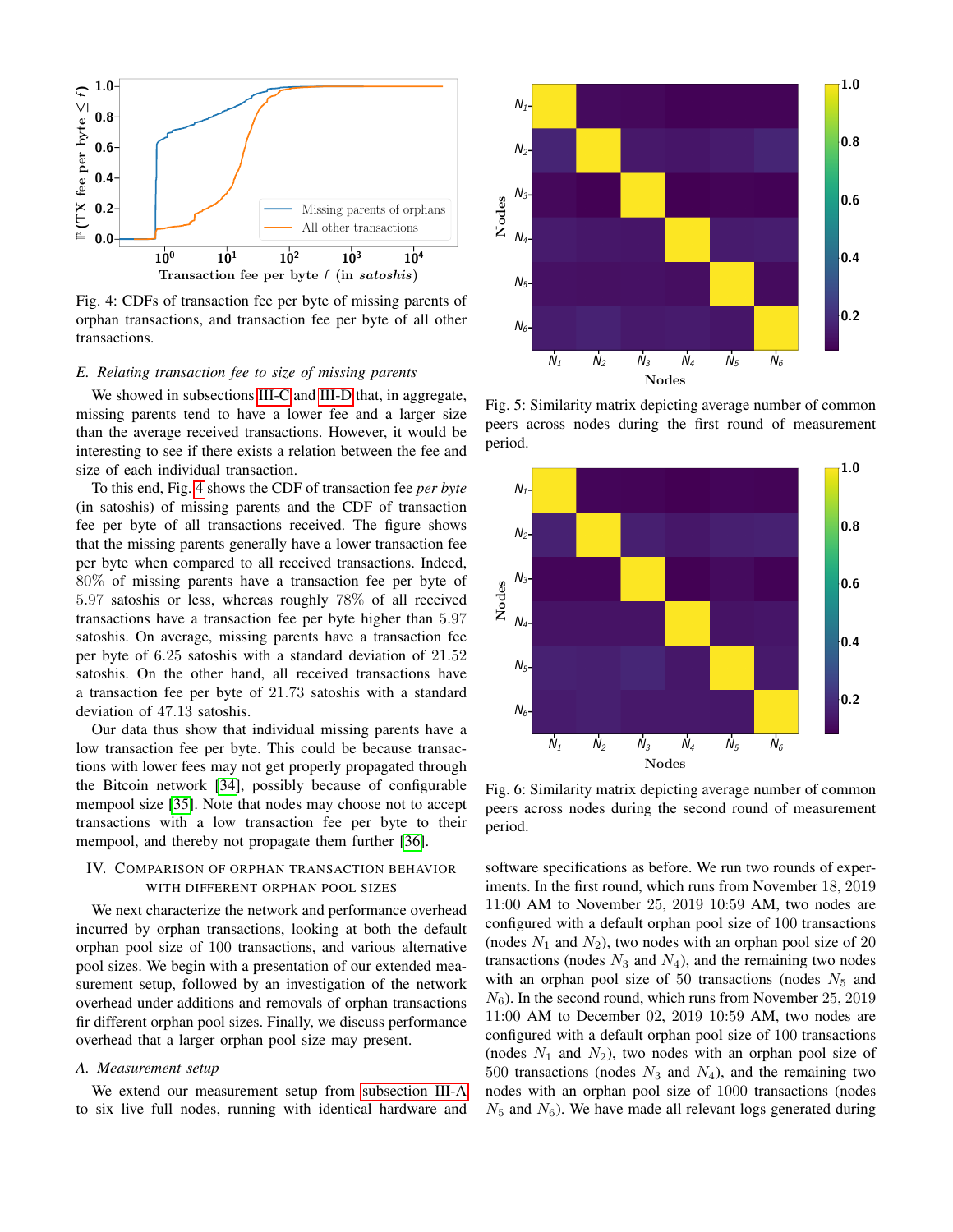<span id="page-5-0"></span>

Fig. 7: Fraction of orphan transactions that are removed from the orphan pool due to each of the six causes across all nodes.

the experiments open source and accessible on GitHub [\[37\]](#page-8-25).

Since our nodes are co-located, we want to verify that the nodes connect independently to outside peers in the network, and that our co-location does not impose a bias in the measurements. We achieve this by recording a node's connected peers over time, in one second intervals. We then check for common peers amongst the nodes throughout the measurement period, *i.e.,* both the first and the second rounds.

Fig. [5](#page-4-2) and Fig. [6](#page-4-3) show the common peers amongst nodes during the measurement period (*i.e.,* the first and second rounds of measurement respectively) as similarity matrices. A similarity score of 1.0 between two nodes indicates that both nodes have exactly the same peers; a similarity score of 0.0 indicates that the corresponding nodes have no common peers. The matrices in the figures qualitatively suggest that the six nodes have a very low number of peers in common, and therefore, do not present bias towards measurements.

In fact, the maximum number of peers that all six nodes have in common during the first round of measurements is 11 peers out of a maximum of 124 peers. On average, at any second during the measurement period, all six nodes have 8.30 peers in common with a standard deviation of 1.04 peers. Similarly, during the second round of measurements, the maximum number of peers that all six nodes have in common is 11 peers out of a maximum of 124 peers. On average, at any second during the measurement period, all six nodes have 8.51 peers in common with a standard deviation of 0.92 peers. These statistics confirm that nodes largely connect to, and interact with peers independently.

# *B. Removal of orphan transactions from orphan pool*

As specified in [subsection II-A,](#page-1-1) there are six different cases in which a transaction is removed from the orphan pool. In this section, we analyze the fraction of orphan transactions that are removed from the orphan pool in each case.

Specifically, Fig. [7](#page-5-0) shows the fraction of transactions removed from the orphan transaction falling within each of the six cases across the nodes with varying orphan pool sizes.

One trend is apparent: the major cases of transaction removal from the orphan pool are when the pool is full and when a transaction overstays its maximum allowed time in the pool. The figure clearly shows that as the size of the orphan pool increases, the major case of eviction of transactions from the orphan pool changes from the pool being full to the transactions timing out. That is, as the size of the orphan pool increases, more transactions are removed from the orphan pool due to timeout rather than a full orphan pool. In fact, one of the nodes configured with an orphan pool of size 1000  $(i.e., node N<sub>6</sub>)$  has *no* transactions evicted from the orphan pool, indicating that the pool never becomes full.

The remaining four cases contribute very little to the transaction being removed from the orphan pool. Of these, the major case that of transaction eviction from the orphan pool, across nodes, is that the node receives the missing parent it had requested from its peers. Fig. [7](#page-5-0) shows that as the size of the orphan pool increases, the fraction of orphan transactions that receive their respective missing parents gradually increases.

## <span id="page-5-1"></span>*C. Addition of orphan transactions to orphan pool*

In the previous section, we showed that for smaller orphan pools, most transaction removals occur when the pool becomes full. However, this is not the case with orphan pools of larger sizes. Once an orphan transaction is removed from the orphan pool without being added to the mempool (cf. [subsection II-A\)](#page-1-1), it *may* be added back to the orphan pool. This happens when, after its removal from the orphan pool, a peer announces the same transaction while its parents are still missing from the mempool or the blockchain. In this section, we specifically look at the number of times a transaction may be added to the orphan pool with varying orphan pool sizes.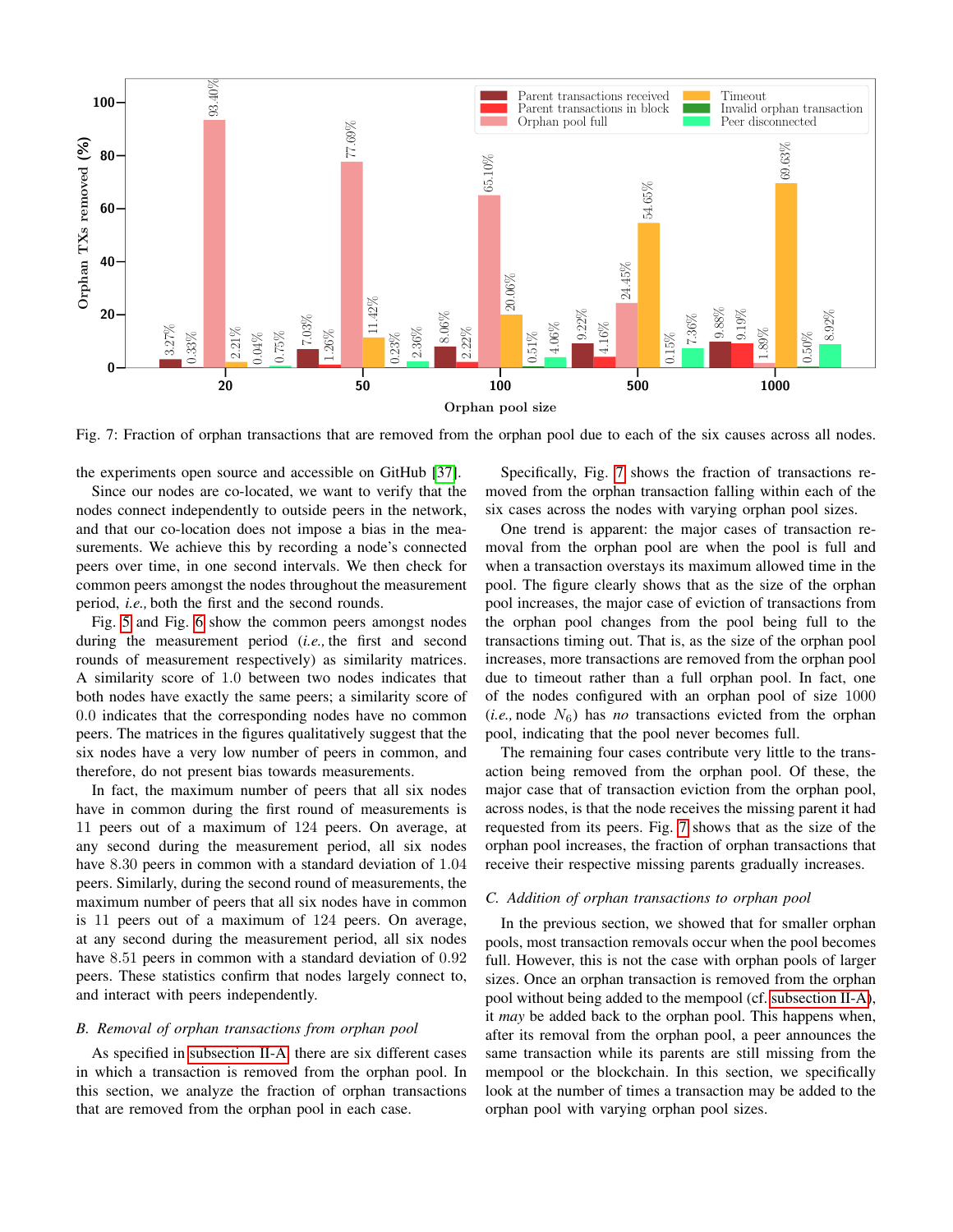<span id="page-6-0"></span>

Fig. 8: Number of unique and total number of orphan transactions received across nodes with varying orphan pool sizes.

<span id="page-6-1"></span>

Fig. 9: Network overhead incurred by nodes with varying orphan pool sizes across nodes.

To this end, the left bar in each column of Fig. [8](#page-6-0) shows the *unique* transactions added to the orphan pools with varying sizes. The right bar of the respective column shows the *total* transactions added to the orphan pools with varying sizes. All values are normalized to the average number of *unique* transactions added to the orphan pools with a default size of 100 over the measurement period which, on average, is  $5.72 \times 10^4$  transactions.

We observe yet another trend: for smaller orphan pool sizes, identical transactions may be added several times to the orphan pool. This is likely because smaller orphan pool fill more quickly as the number of incoming orphan transactions grows. As such, transactions need to be removed more often from the orphan pool whilst they are still orphan - a peer may re-announce a transaction that was previously removed from the orphan pool. Because the node does not have the transaction in either its mempool or the orphan pool, it accepts the transaction again to its orphan pool.

When the size of the orphan pool is larger than the default size of 100, the number of duplicate additions of transactions to the orphan pool goes down. This is likely due to the availability of space in the orphan pool for new orphan transactions; fewer transactions need to be evicted from the orphan pool. In the next section, we explain why multiple additions may pose a problem for network efficiency.

<span id="page-6-2"></span>

|              | Round 1 |                    | Round 2 |               |
|--------------|---------|--------------------|---------|---------------|
| <b>Nodes</b> | Add     | Remove             | Add     | <b>Remove</b> |
|              | $(\%)$  | $(\%)$             | $(\%)$  | $(\%)$        |
| $N_1$        | 18.23   | 17.26              | 18.71   | 16.90         |
| $N_2$        | 15.26   | 13.53              | 15.86   | 13.36         |
| $N_3$        | 18.67   | 18.61              | 18.37   | 17.36         |
| $N_4$        | 16.37   | $13.\overline{86}$ | 15.95   | 13.33         |
| $N_5$        | 18.22   | 17.90              | 18.67   | 17.58         |
| N6           | 15.85   | 13.31              | 16.84   | 13.94         |

TABLE I: Average CPU usage of nodes with different orphan pool sizes.

#### *D. Network overhead*

 $2.91\%$  | bytes for the transaction hash in the getdata message [\[39\]](#page-8-27). We next estimate the network overhead (*i.e.,* the number of bytes received) caused by receiving duplicate orphan transactions from peers. In our experiments, each time an orphan transaction is received, we add the size of the transaction: 32 bytes for the transaction hash in the inv message [\[38\]](#page-8-26) and 32 Note that this provides a lower bound for the number of bytes transmitted each time a transaction is received, as the inv and getdata messages contain other fields, the total size of which would depend on the number of transactions packed in each message. We do not include this size in our calculation for simplicity. Similarly, we do not include the transport layer overhead in our estimation.

> Fig. [9](#page-6-1) shows statistics on the network overhead for duplicate orphan transactions received for the varying orphan pool sizes. The lower part of the stacked bar in each column shows the total number of bytes that are received when all *unique* orphan transactions are received for the first time. The upper part of the stacked bar in the respective column shows total number of bytes received when duplicates of the orphan transactions are received; note that the Y -axis in this figure is logarithmic. We also provide the cost of receiving duplicate orphan transactions (above each bar) as a fraction of the cost of receiving each orphan transaction for the respective orphan pool size.

> From the figures, we see that nodes with a smaller orphan pool size incur a larger network overhead due to the repeated addition of orphan transactions to the orphan pool. On the contrary, nodes with an orphan pool of larger size incur minimal network overhead, since the number of duplicate orphan transactions received is smaller (cf. [subsection IV-C\)](#page-5-1).

## *E. Performance overhead*

Finally, we explore the CPU and memory overhead incurred by varying orphan pool sizes. We empirically measure the CPU overhead with data from Unix procfs, and approximate the memory overhead. Our analysis shows that larger orphan pool sizes do not incur notable overhead for our node systems.

*1) CPU overhead:* The CPU overhead is observed by recording the CPU usage of the Bitcoin process every time an orphan transaction is added or removed from the orphan pool. TABLE [I](#page-6-2) shows the *average* CPU usage of the Bitcoin process over the measurement period. The table shows that the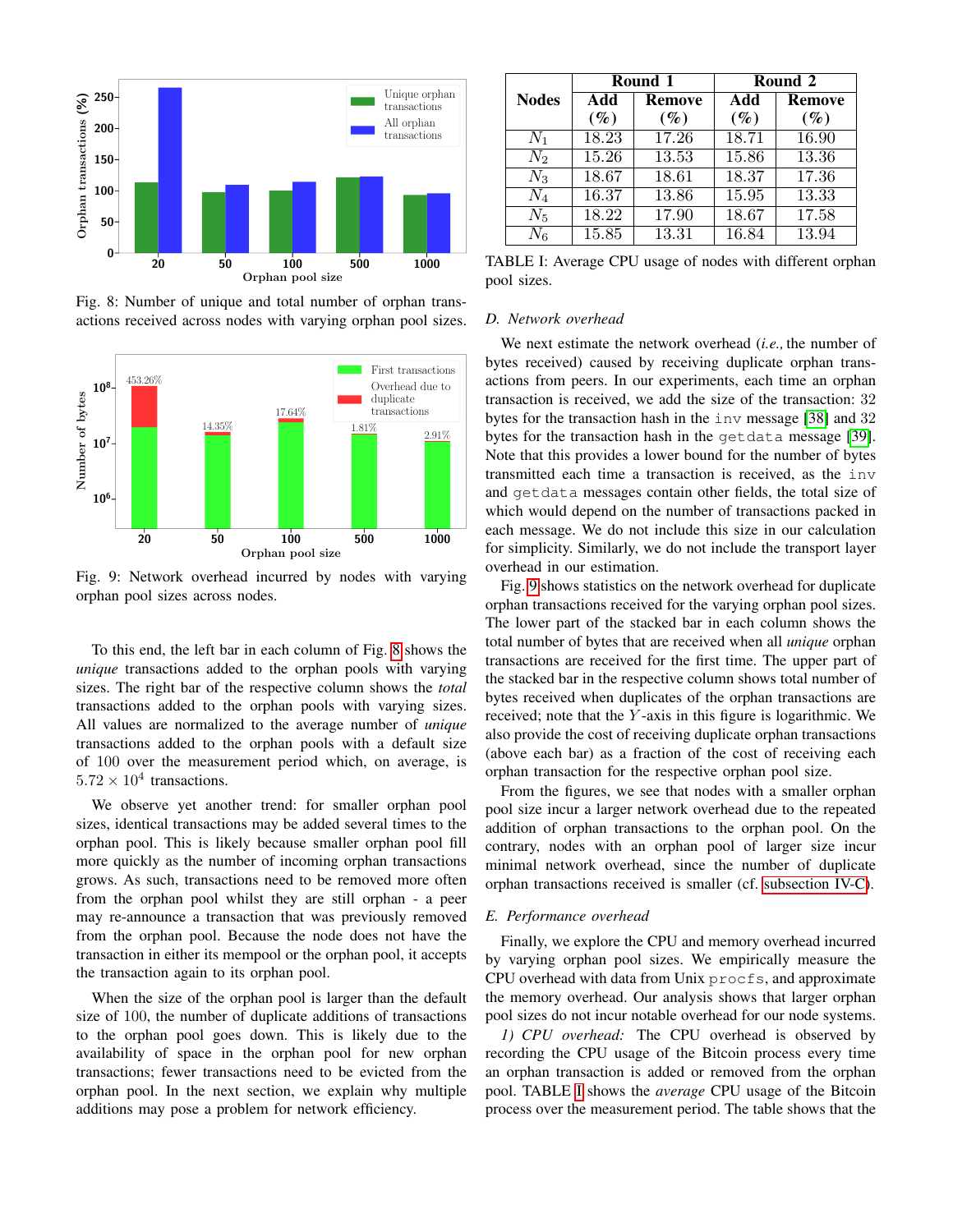difference in the average CPU usage of the Bitcoin process is barely distinguishable among the various orphan pool sizes. We attribute this to the data structure used for the orphan pool: relevant std::map operations typically have worst-case logarithmic time complexity [\[40\]](#page-8-28)–[\[42\]](#page-8-29).

*2) Memory overhead:* The Bitcoin core maintains three data structures related to orphan transactions. The first data structure represents the orphan pool. Each entry for an orphan transaction in the orphan pool contains i) the hash of the transaction (32 bytes), ii) a pointer to the actual transaction (16-byte integer on 64-bit architecture; 8-byte integer on 32 bit architecture; the size of this pointer is double that of an ordinary pointer because a std::shared\_ptr is made of 2 pointers [\[43\]](#page-8-30), iii) the ID of the peer that sent the transaction (8-byte integer), iv) expiration time of the transaction (8-byte integer), and v) position of orphan transaction in the orphan pool (8-byte integer on 64-bit architecture; 4-byte on 32-bit architecture). Considering that the transaction would be stored in the mempool anyway if it were not an orphan, each orphan transaction incurs a memory overhead of 72 bytes on a 64-bit architecture, and 60 bytes on a 32-bit architecture.

The second data structure is used to maintain links between a missing parent and all orphan transactions that may spend from it. This efficiently resolves orphan status of all orphan transactions that depend on a missing parent once the latter is received from peers.

Each entry in this data structure contains i) the hash of the parent (32 bytes), ii) the index of the parent in the orphan transaction (4 bytes), and iii) a pointer to the orphan transaction in the orphan pool (8-byte integer on 64-bit architecture; 4-byte integer on 32-bit architecture). That is, each entry in this data structure takes up  $36 + 8 \times N$  bytes on a 64-bit architecture, and  $36 + 4 \times N$  bytes on a 32-bit architecture, where  $N$  is the number of all orphan transactions that spend from a missing parent.

It is tricky to theoretically justify a hard bound on the overhead incurred by this data structure. A transaction may spend from an arbitrary number of parents, an unknown number of which may be missing. Furthermore, not all parents may be missing at the same time, *i.e.,* a peer may not respond with *all* requested missing parents at the same time. On the other hand, an arbitrary number of orphan transactions may spend from the same missing parent.

Our empirical data, however, suggests that, orphan transactions across nodes with the varying orphan pool sizes have, on average, between 1 and 4 missing parents. where transactions across nodes with smaller pool sizes miss more parents; transactions across nodes with larger orphan pool sizes are very unlikely to miss more than 1 parent. Indeed, more than 90% of orphan transactions received by nodes configured with an orphan pool of size 1000 miss only 1 parent.

Similarly, across nodes with varying orphan pool sizes, the number of missing parents that orphan transactions share is in the range  $(0, 1)$  on average. For every node, more than  $98\%$  of all orphan transactions received by that node share no parent.

Finally, for efficient random eviction of transactions from the orphan pool when the pool is full, a list is maintained. Each entry in the list is a pointer to a transaction in the orphan pool, with an overhead of 8-bytes for a 64-bit architecture and 4-bytes for a 32-bit architecture.

Consider, for example, a node configured with an orphan pool of size 1000 on a 64-bit architecture. This configuration incurs an average memory overhead of roughly 72 KB for the first data structure, 44 KB for the second data structure, and 8 KB for the third data structure for an aggregated average overhead of 122 KB, several orders of magnitude smaller than the typical memory on a modern system.

#### V. CONCLUSION

<span id="page-7-0"></span>We have investigated circumstances under which a Bitcoin transaction is orphaned. Our data shows that orphan transactions have, on average, *fewer* parents than other transactions. The parents that cause transactions to become orphaned also have a lower transaction fee and a larger size relative to all received transactions. On an individual level, the missing parents also have, on average, a lower transaction fee per byte as compared to parents of all received transactions. This information can be utilized by Bitcoin users to appropriately set their own transaction fees and facilitate propagation through the network.

We have also documented the network and performance overhead incurred by orphan transactions for orphan pools of varying sizes. Our analysis reveals that as the orphan pool size grows, more transactions are removed from the pool, not because the pool is full but because the transactions time out. This in turn reduces the duplicate addition of transactions to the orphan pool, resulting in a much smaller network overhead. Our evaluations show that the performance overhead incurred by a larger orphan pool is insignificant, and it is thus advisable to set a larger orphan pool of larger size.

We note, in closing, that our nodes in this work are continuously connected to the Bitcoin network throughout the measurement periods. However, prior work [\[33\]](#page-8-21) shows that many Bitcoin nodes exhibit churn, meaning that they often lose connectivity. It would be interesting to evaluate the effect of such churn on the behavior of orphan transactions.

As mentioned in subsections [III-C](#page-3-2) and [III-D](#page-3-3) it would be interesting to determine if there may be thresholds for transaction fees and sizes, after which transactions tend to be missing, *i.e.,* they are not relayed by the network. In addition, it would be valuable to develop an algorithm, e.g., based on machine learning techniques, that can predict whether a transaction will become orphan. Finally, it would be worth investigating whether orphan transactions cause delay in propagation of blocks containing them through the Bitcoin network. We leave these problems as topics for future work.

#### ACKNOWLEDGMENT

This research was supported in part by NSF under grant CCF-1563753. The authors would also like to acknowledge Sean Brandenburg for help with forward porting the log-tofile system to the newer version of the Bitcoin software.